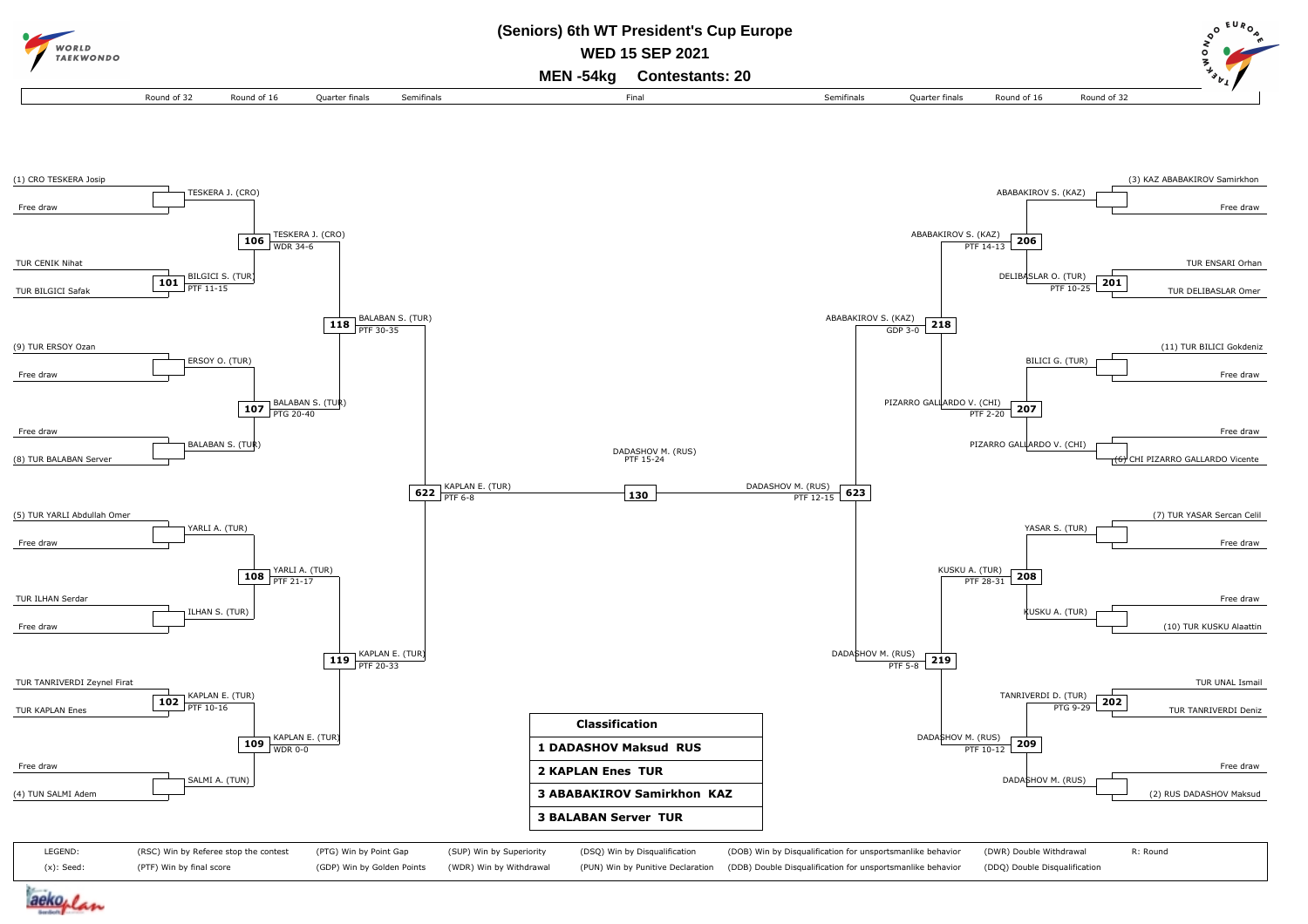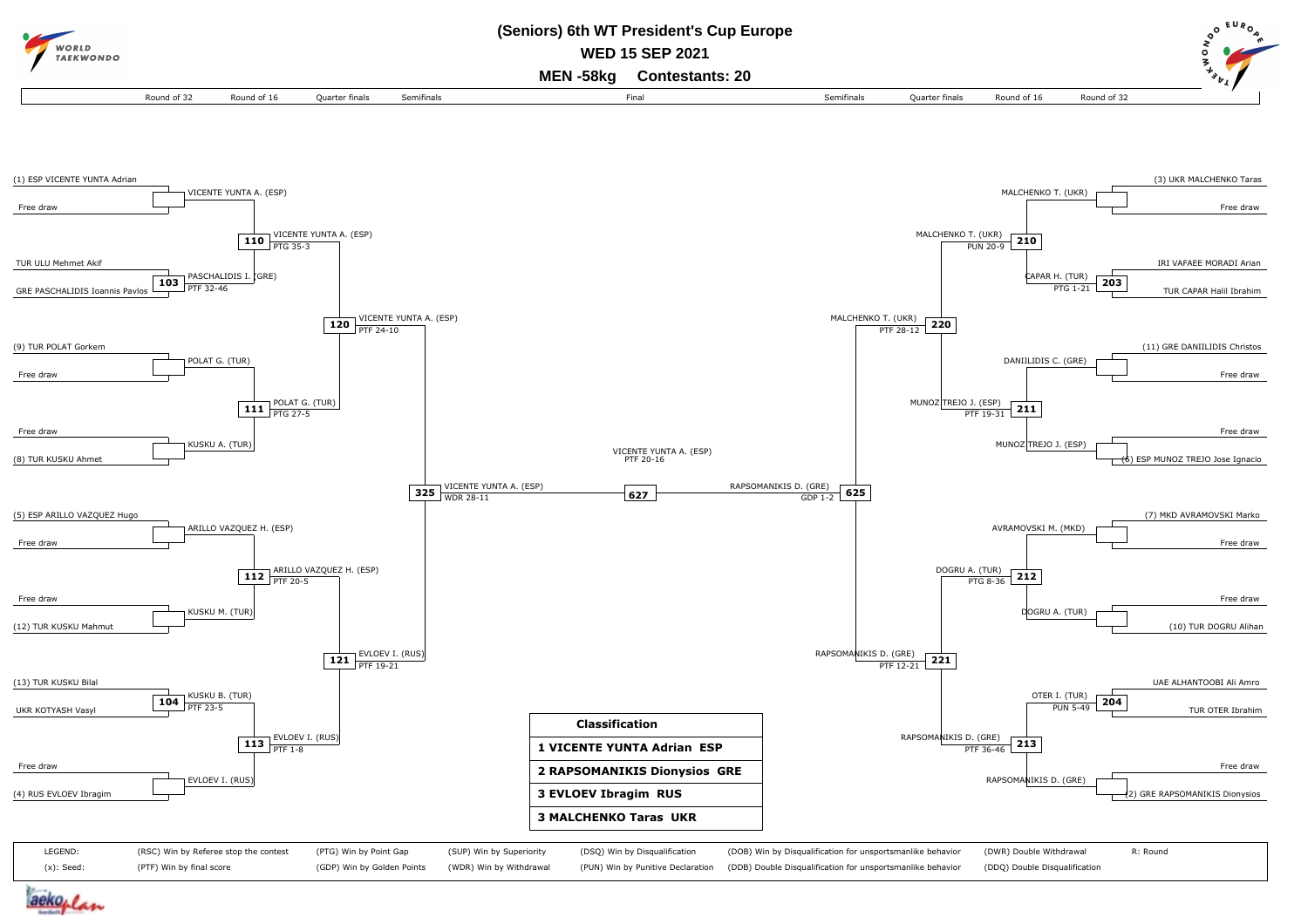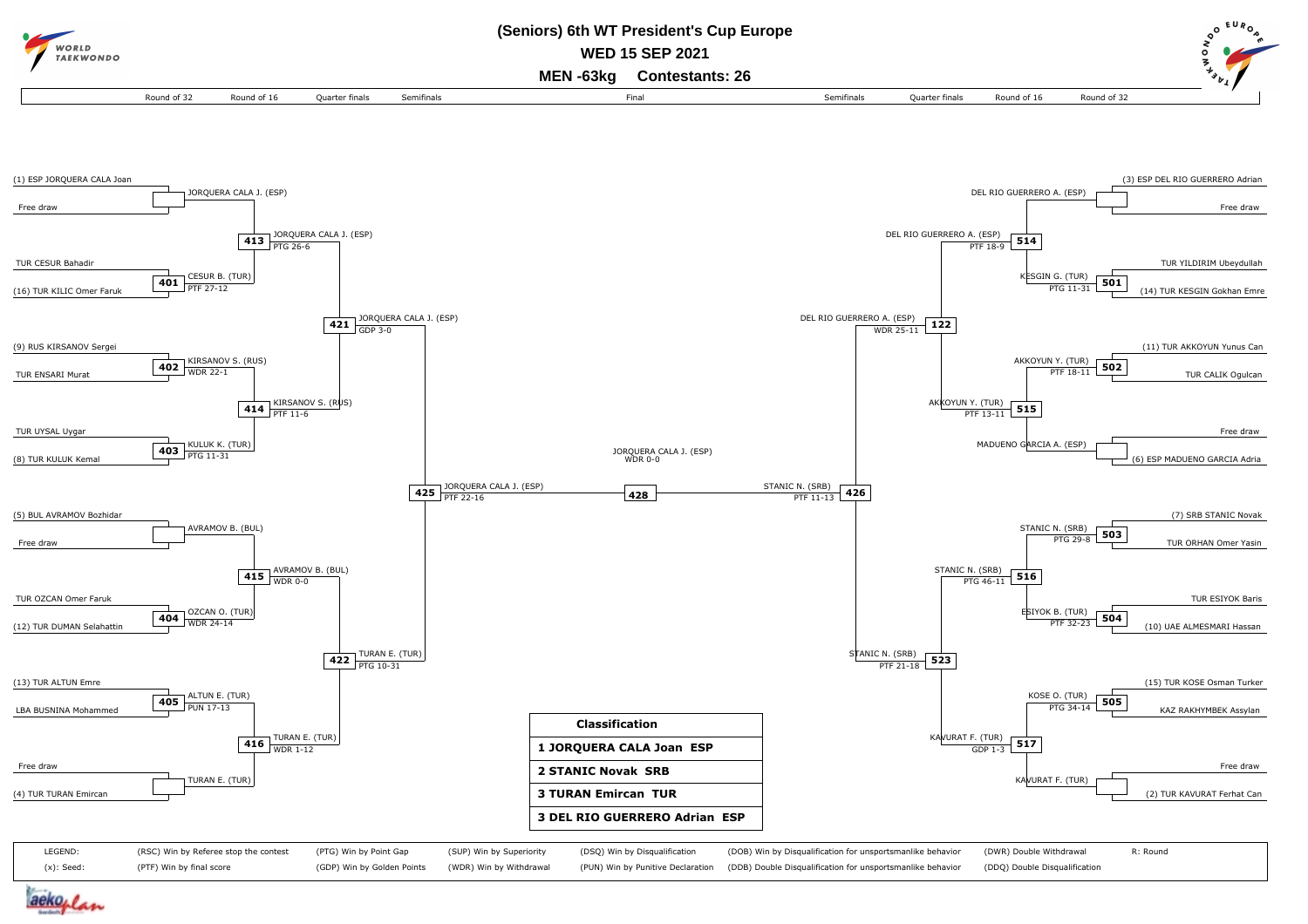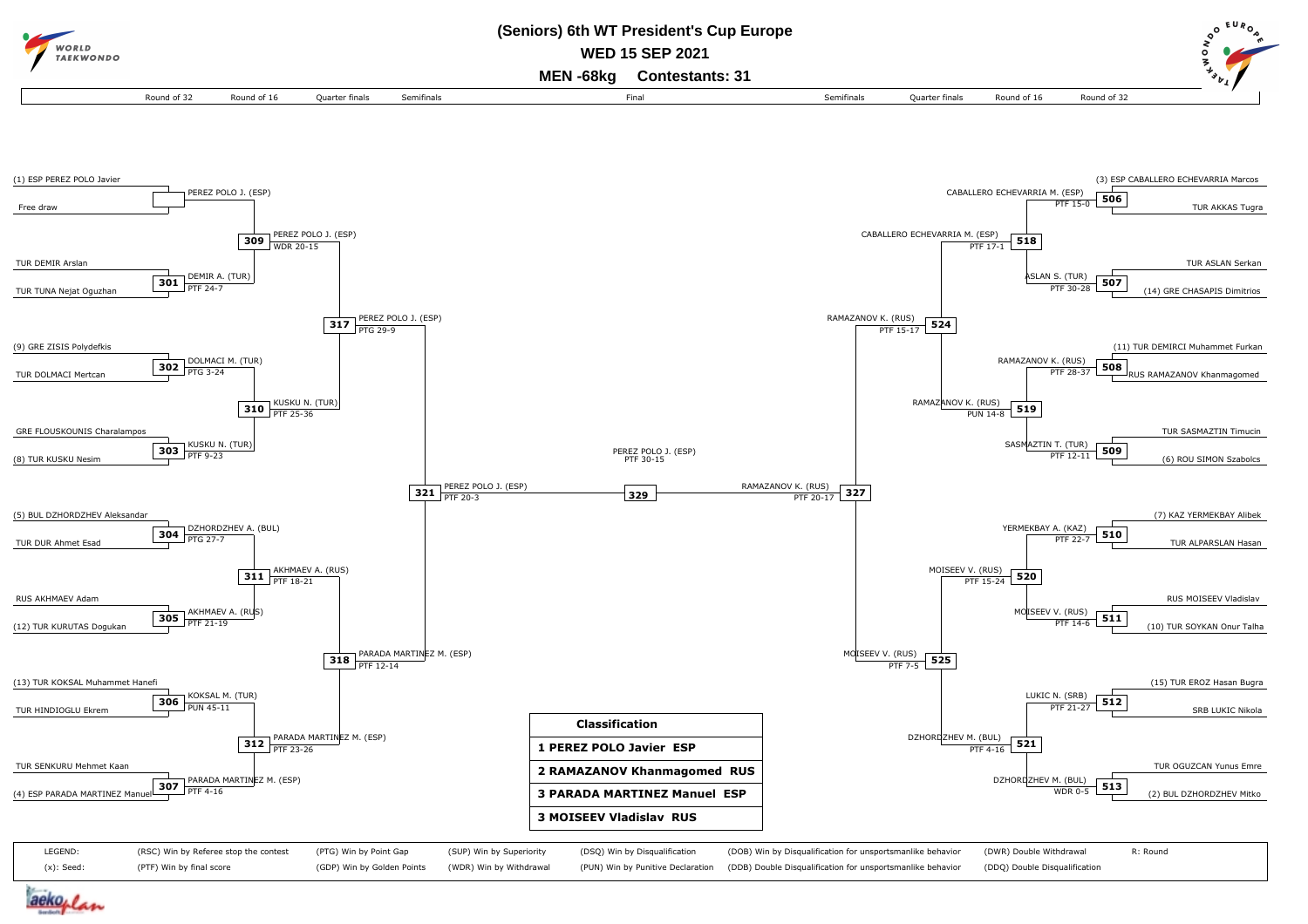

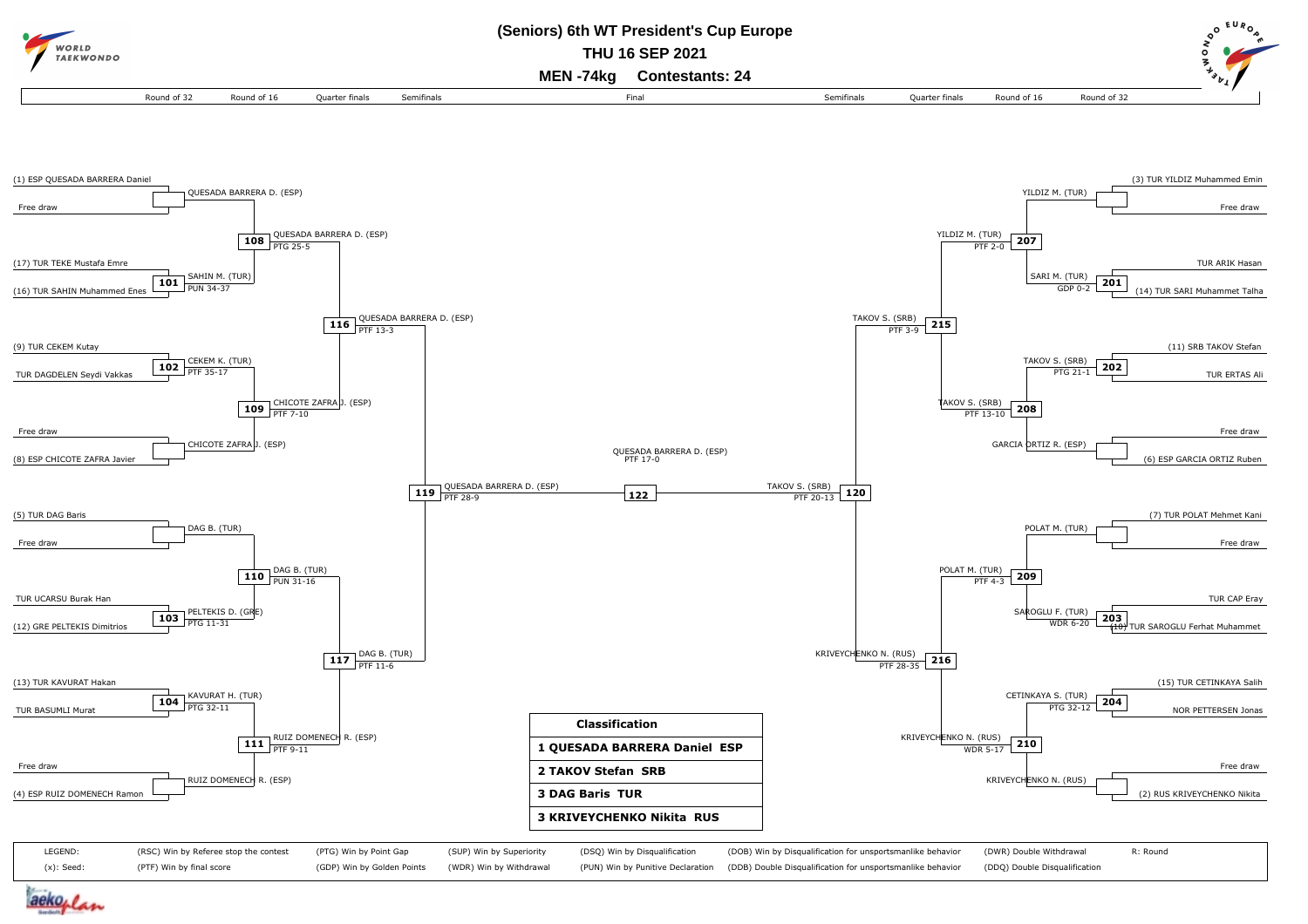

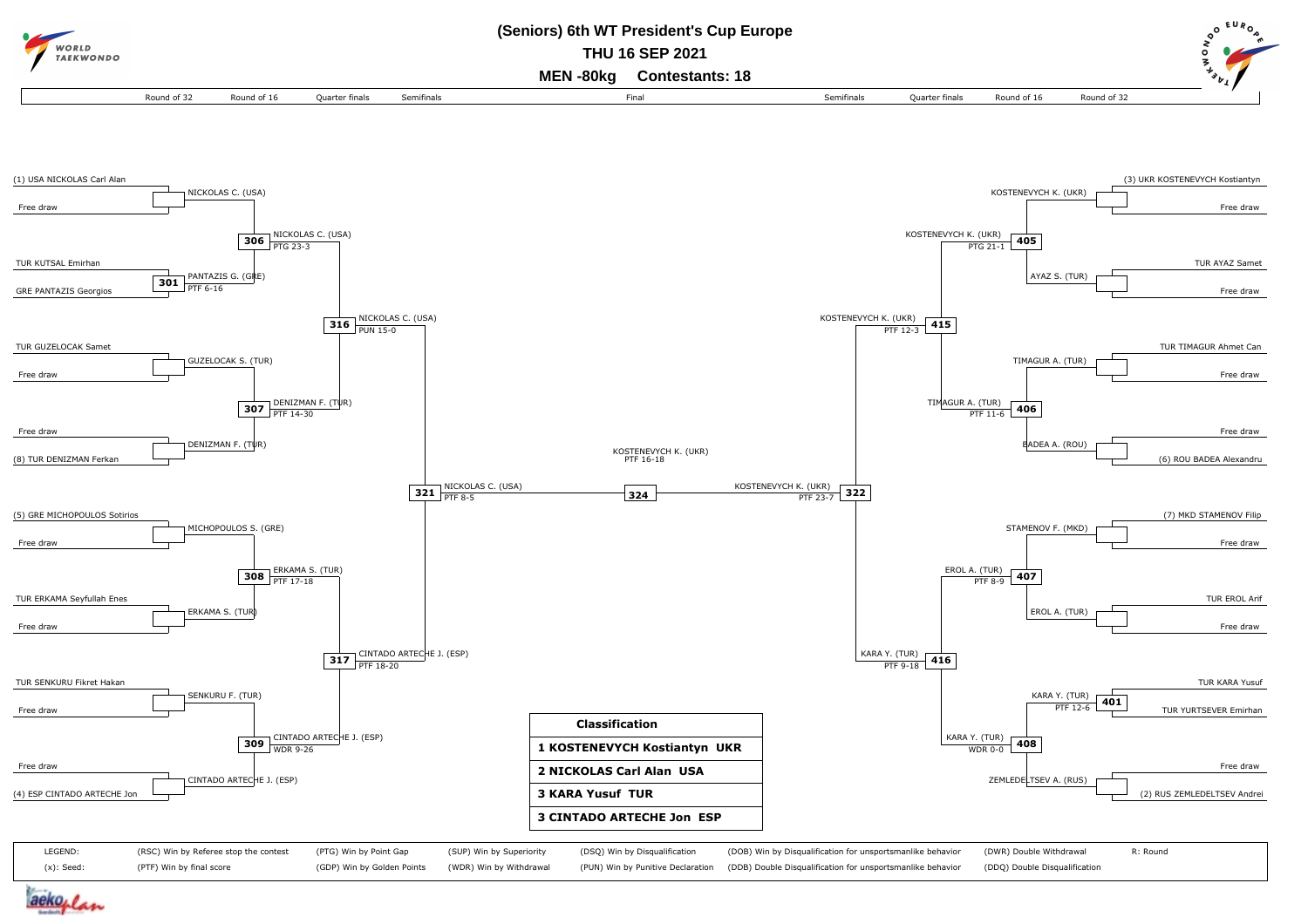

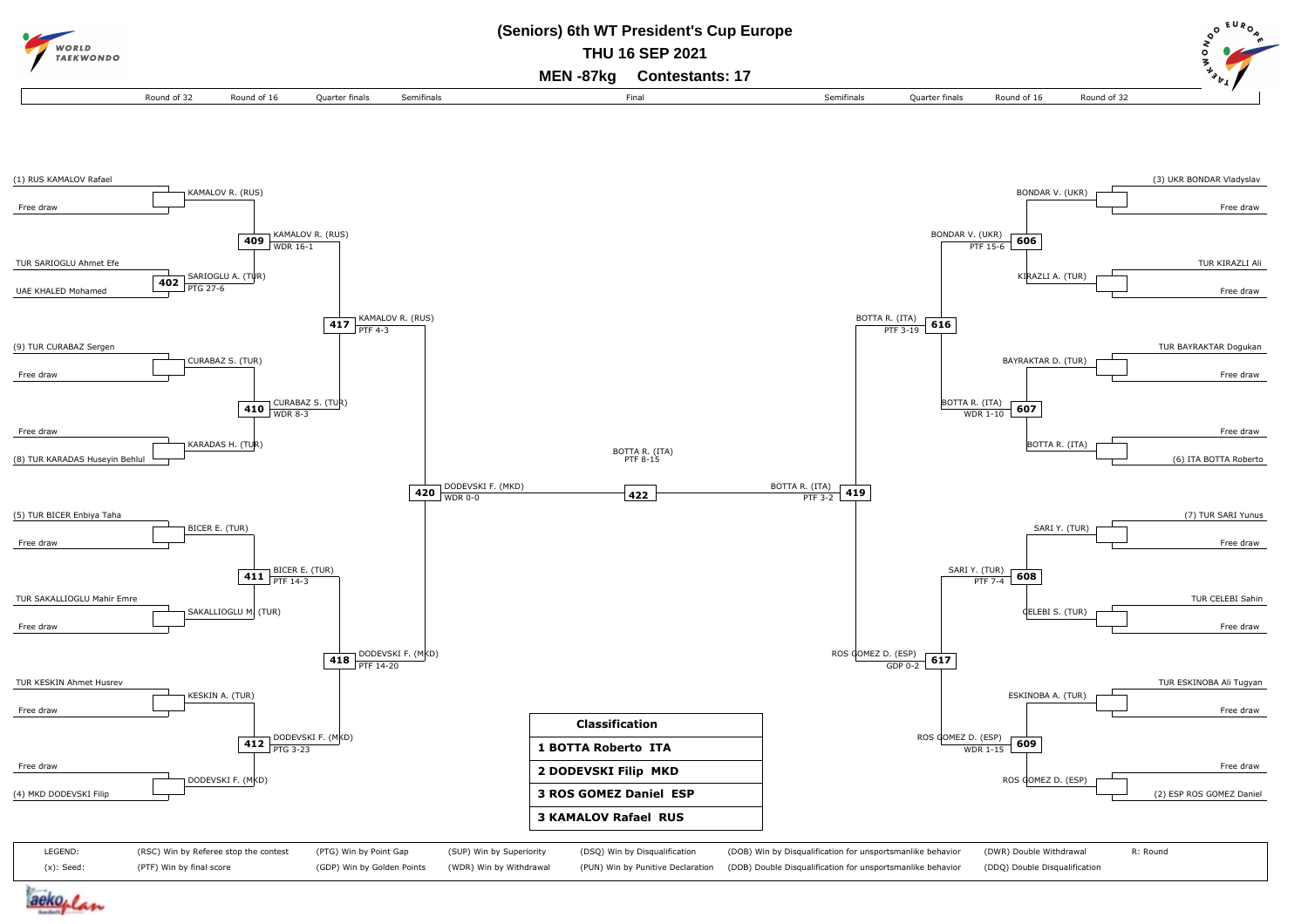



| Classification                     |
|------------------------------------|
| <b>1 ATESLI Emre Kutalmis TUR</b>  |
| <b>2 AIUKAEV Rafail RUS</b>        |
| <b>3 HARBAR Andrii UKR</b>         |
| <b>3 ACIKGOZ Muhammed Emin TUR</b> |

| LEGEND:    | (RSC) Win by Referee stop the contest (PTG) Win by Point Gap |                                                    | (SUP) Win by Superiority | (DSQ) Win by Disqualification | (DOB) Win by Disqualification for unsportsmanlike behavior (DWR) Double Withdrawal                                         | R: Round |
|------------|--------------------------------------------------------------|----------------------------------------------------|--------------------------|-------------------------------|----------------------------------------------------------------------------------------------------------------------------|----------|
| (x): Seed: | (PTF) Win by final score                                     | (GDP) Win by Golden Points (WDR) Win by Withdrawal |                          |                               | (PUN) Win by Punitive Declaration (DDB) Double Disqualification for unsportsmanlike behavior (DDQ) Double Disqualification |          |

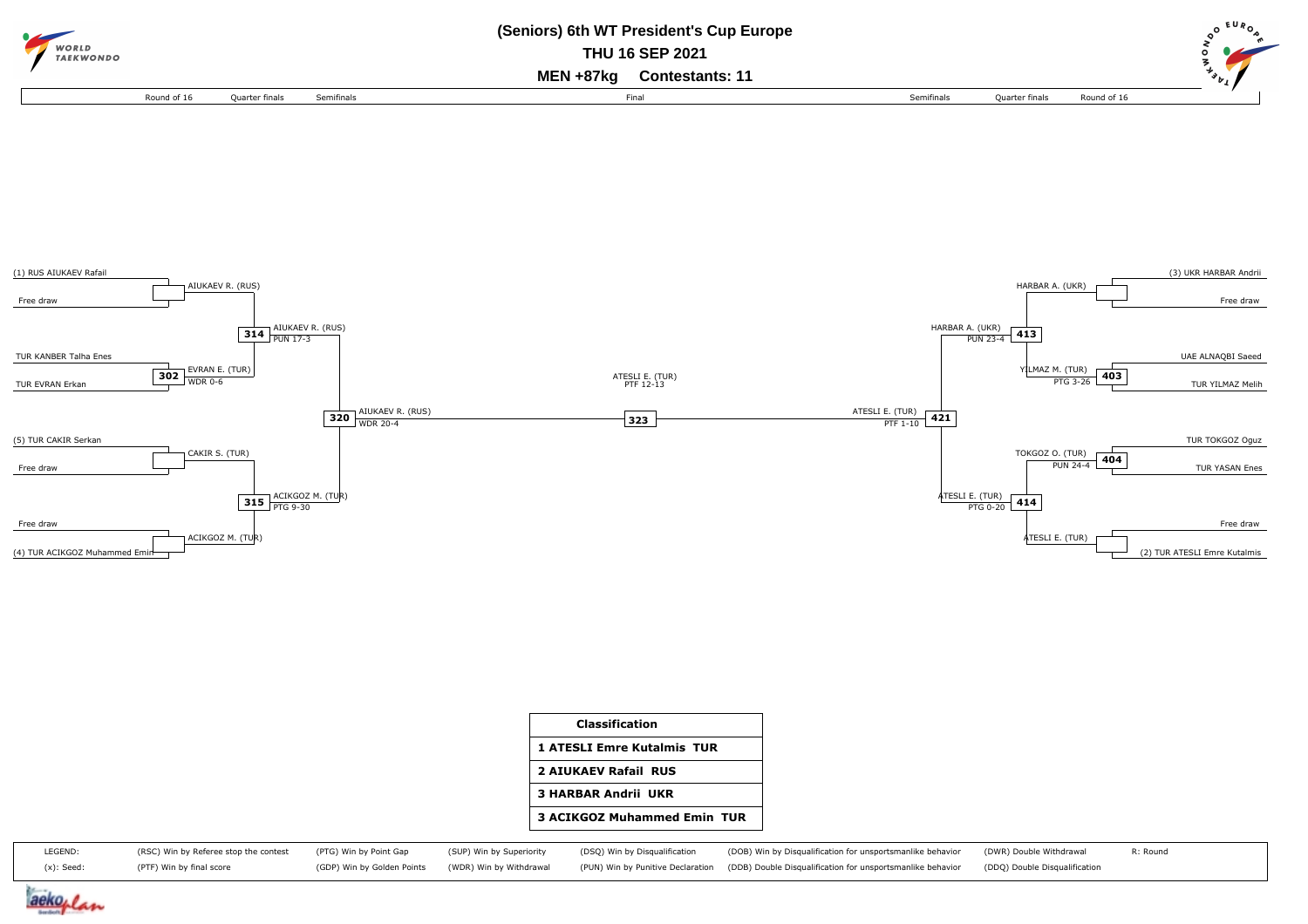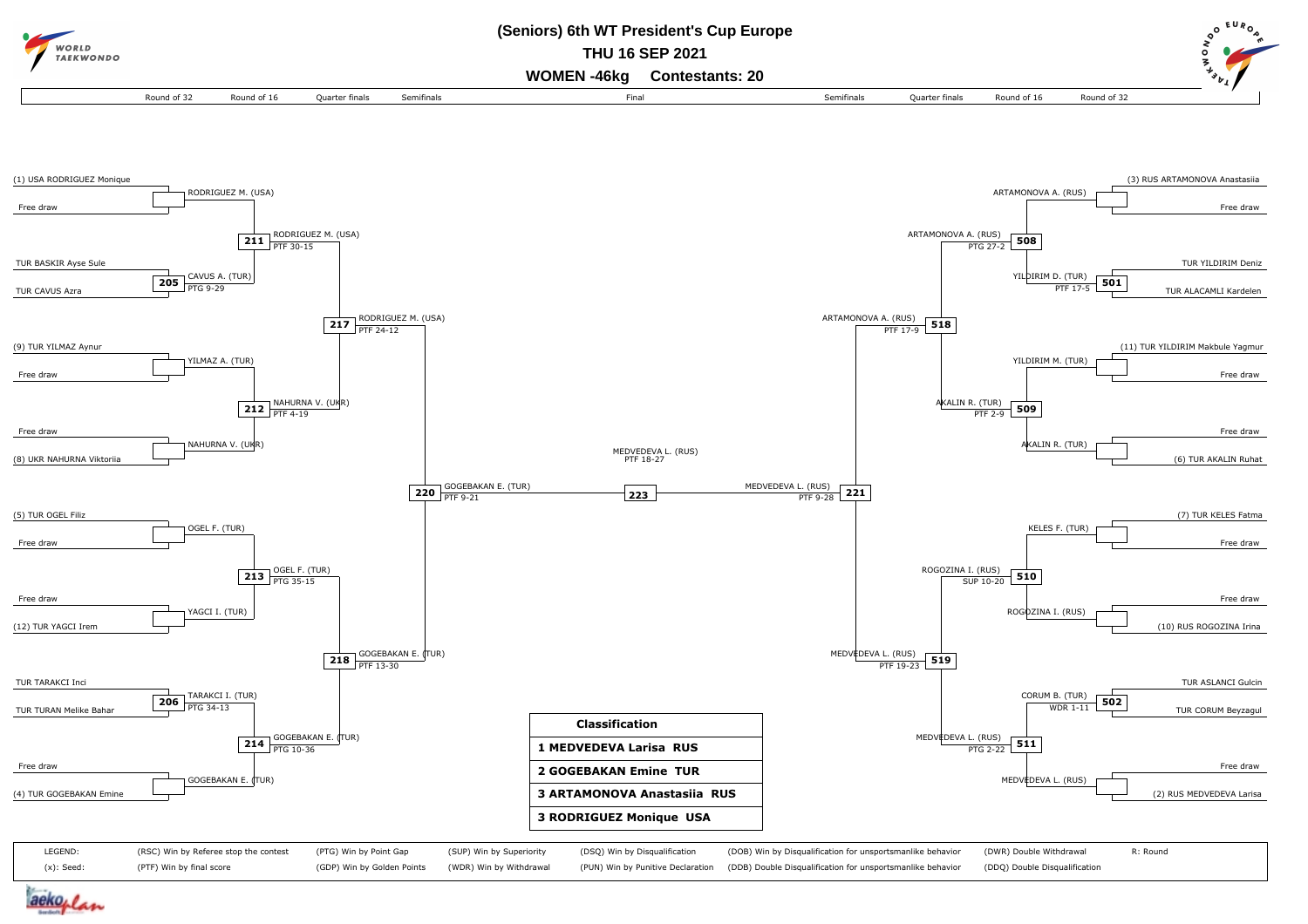



| <b>Classification</b>        |
|------------------------------|
| 1 CELIK Sueheda GER          |
| 2 MEDVEDEVA Galina RUS       |
| 3 YAGCI Sila Ezgi TUR        |
| <b>3 YILDIRIM Rukiye TUR</b> |

| LEGEND:       | (RSC) Win by Referee stop the contest (PTG) Win by Point Gap |                                                    | (SUP) Win by Superiority | (DSQ) Win by Disqualification | (DOB) Win by Disqualification for unsportsmanlike behavior (DWR) Double Withdrawal                                         | R: Round |
|---------------|--------------------------------------------------------------|----------------------------------------------------|--------------------------|-------------------------------|----------------------------------------------------------------------------------------------------------------------------|----------|
| $(x)$ : Seed: | (PTF) Win by final score                                     | (GDP) Win by Golden Points (WDR) Win by Withdrawal |                          |                               | (PUN) Win by Punitive Declaration (DDB) Double Disqualification for unsportsmanlike behavior (DDQ) Double Disqualification |          |

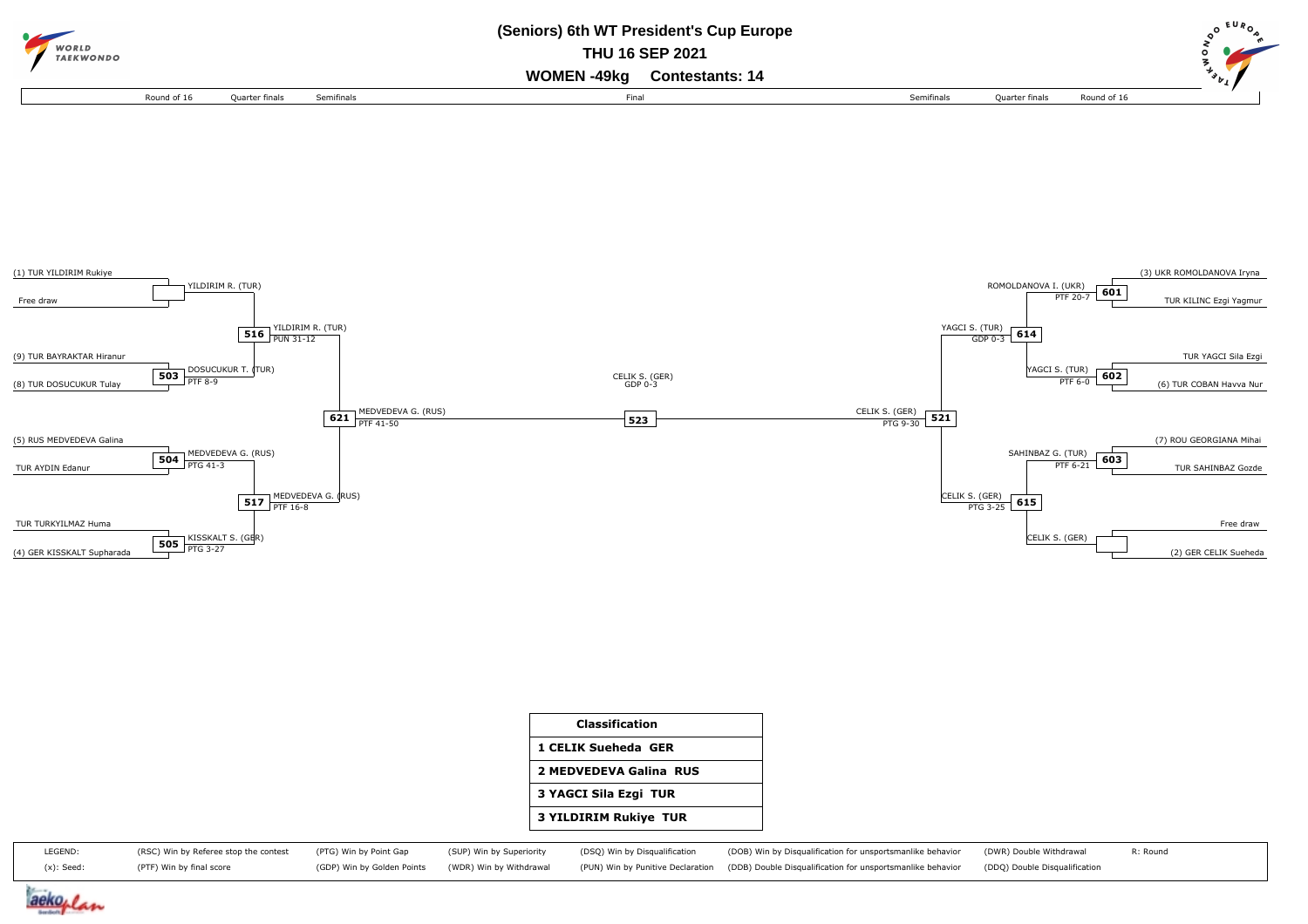

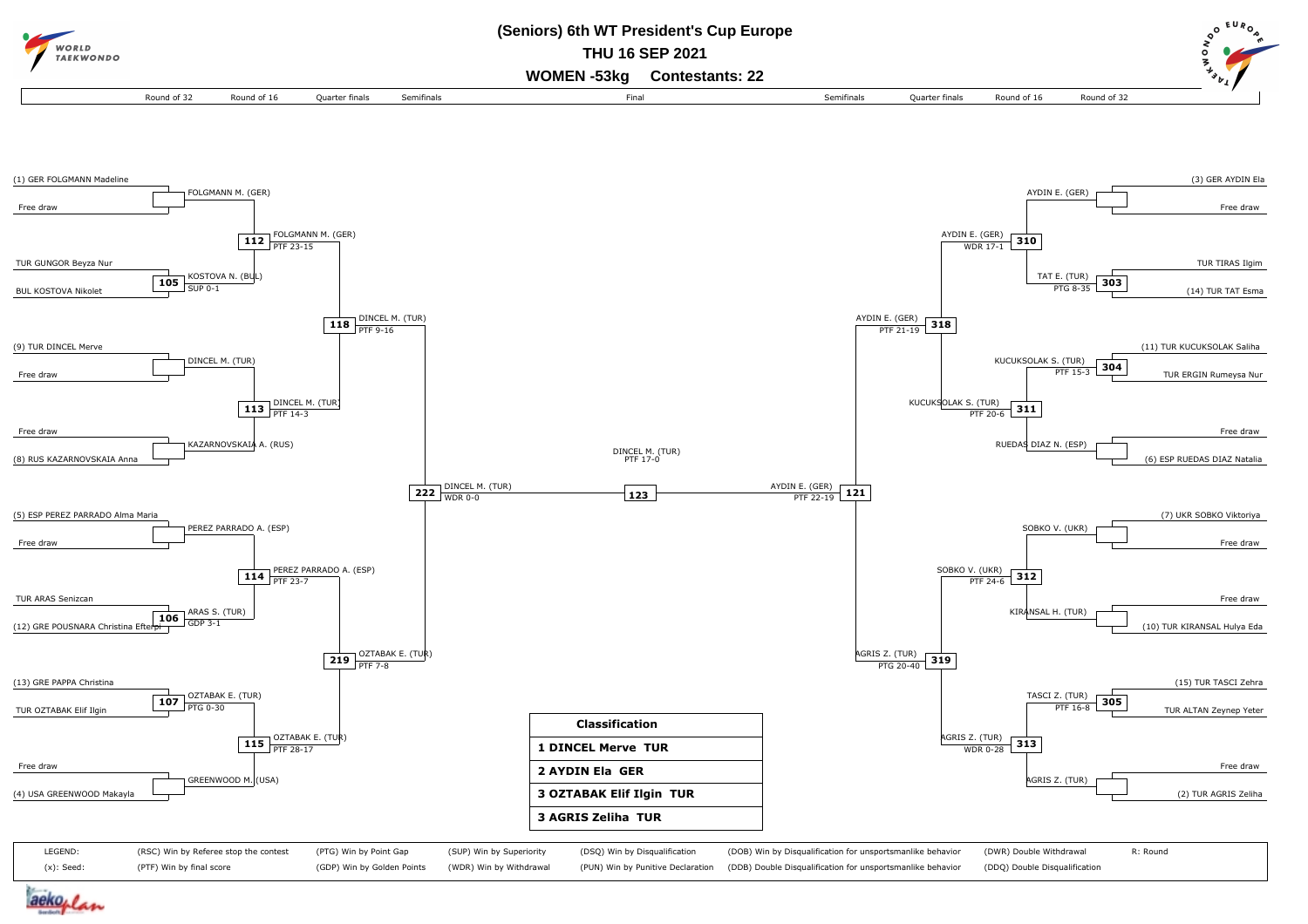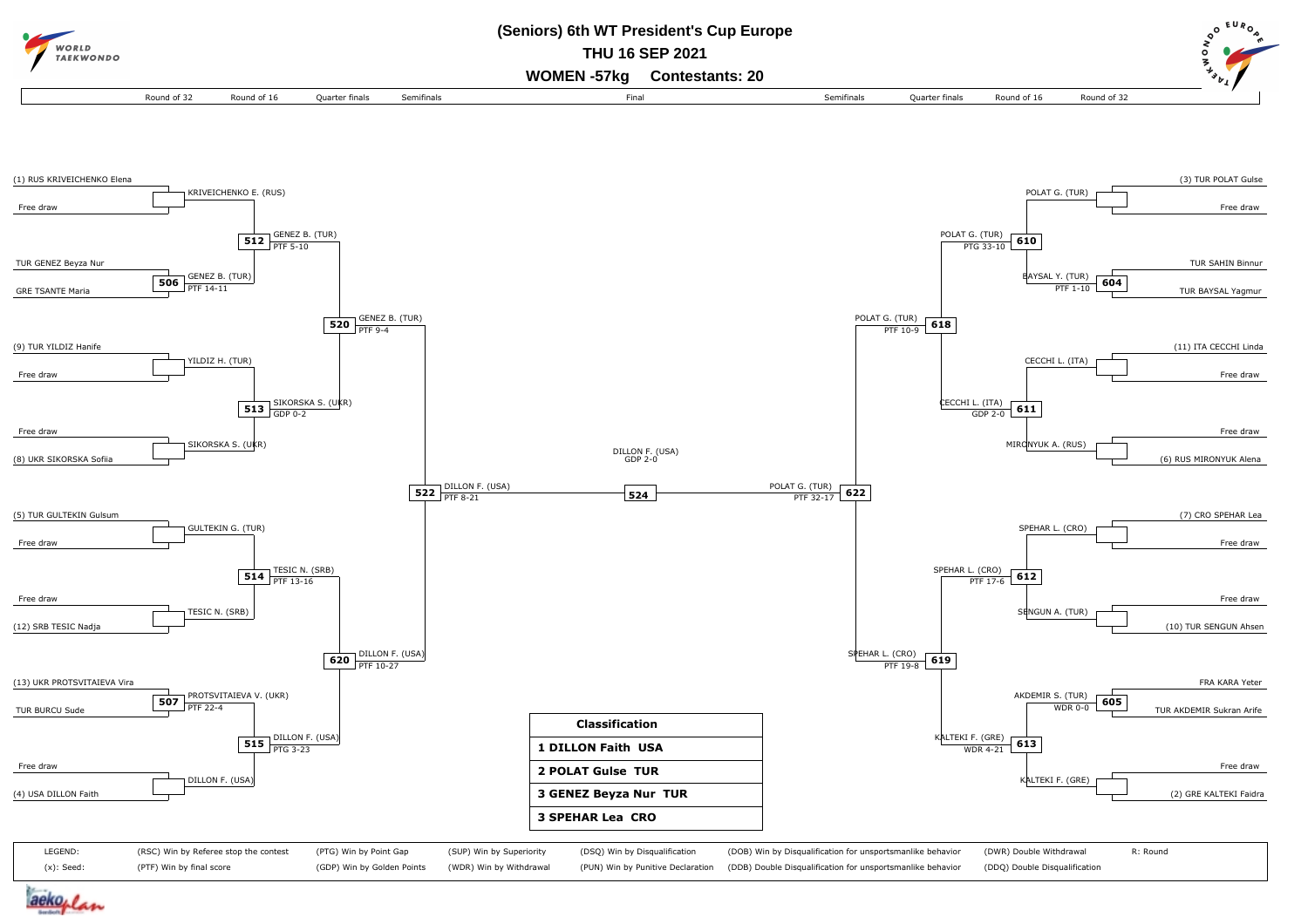

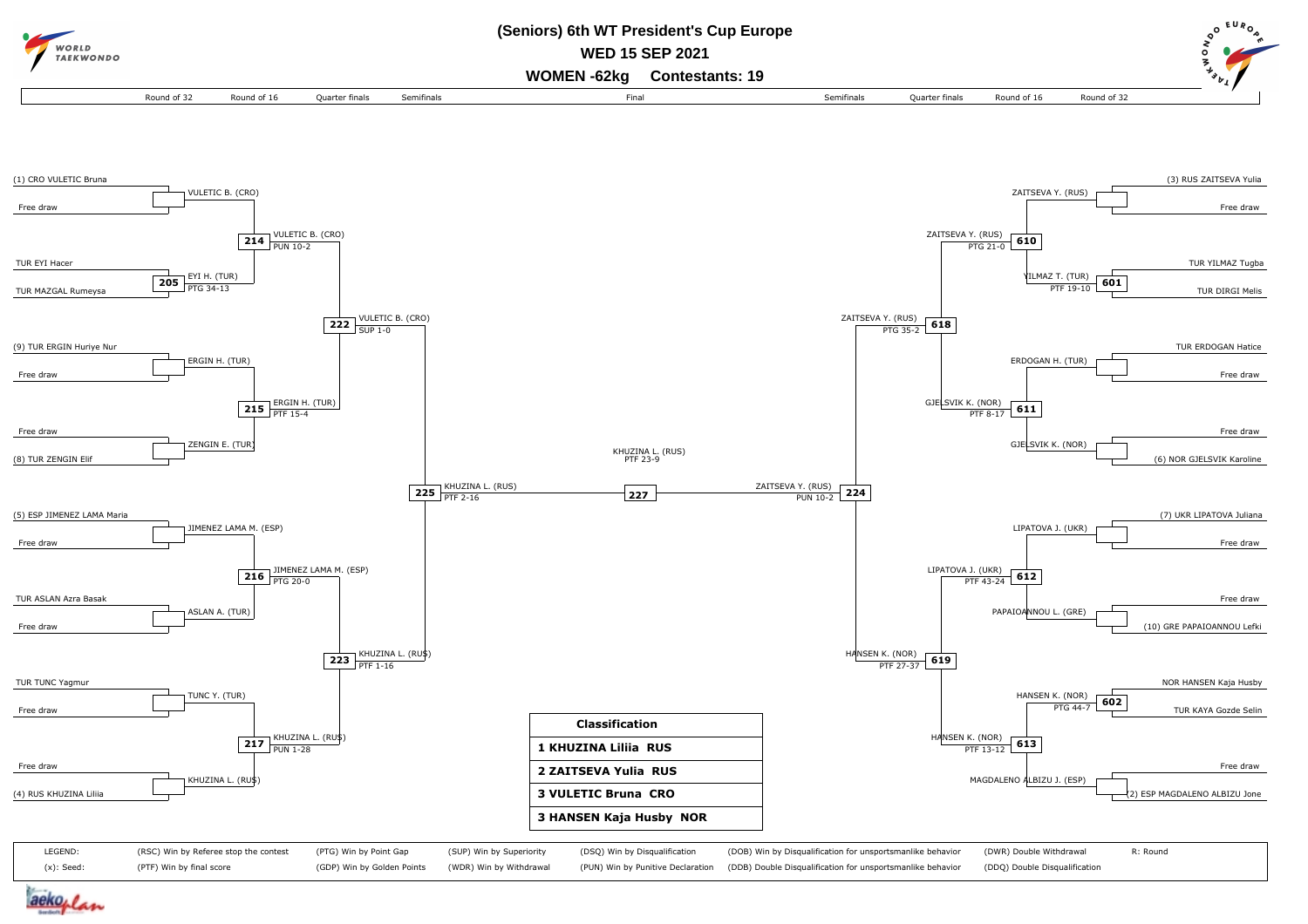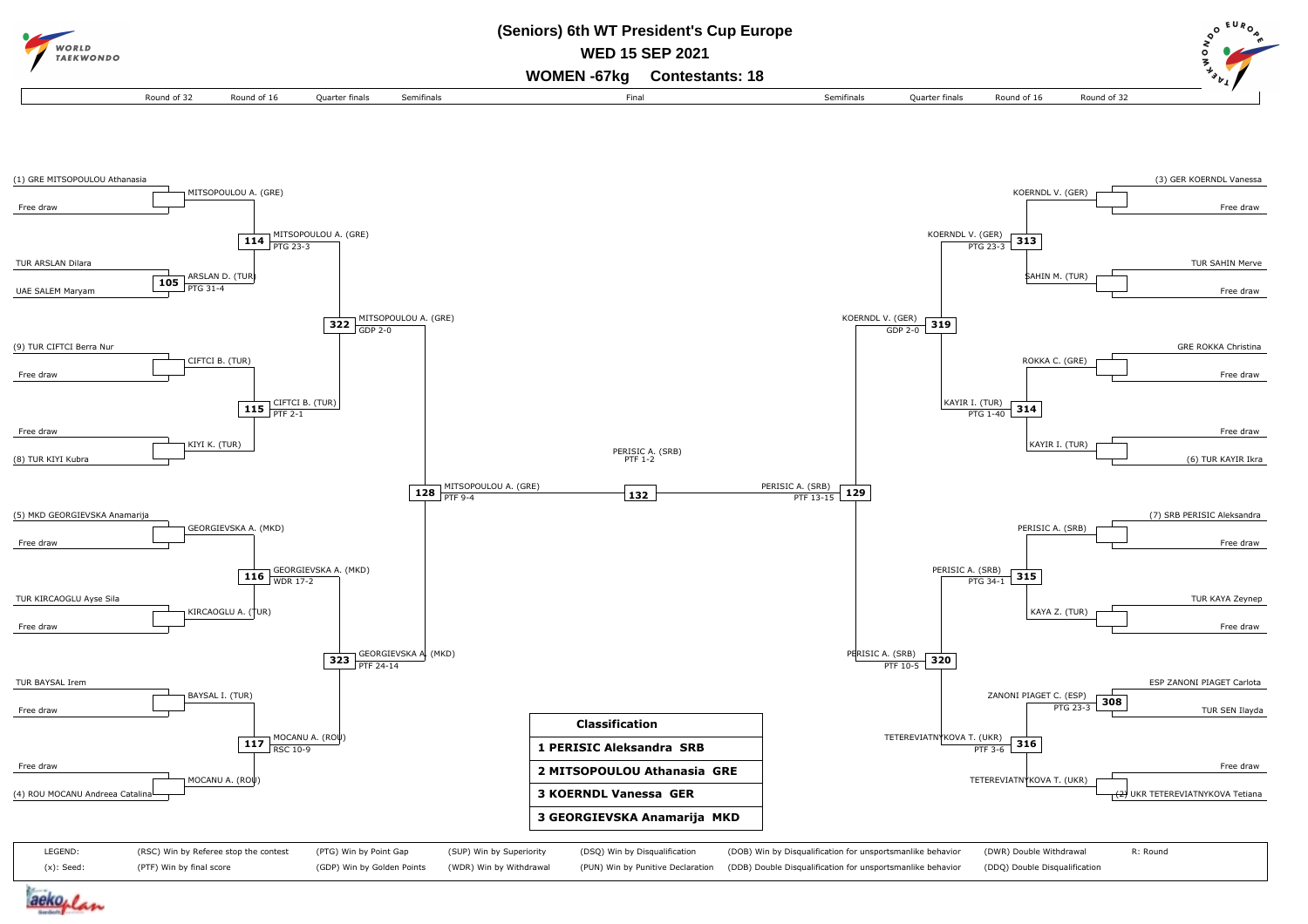



| <b>Classification</b>           |  |
|---------------------------------|--|
| <b>1 DENIZ Cansel KAZ</b>       |  |
| 2 SCHNEIDER Yanna GER           |  |
| 3 HERNANDEZ SANTANA Adriana ESP |  |
| <b>3 KORKUT Huri TUR</b>        |  |

| LEGEND:       | (RSC) Win by Referee stop the contest (PTG) Win by Point Gap |  | (SUP) Win by Superiority (DSQ) Win by Disqualification | (DOB) Win by Disqualification for unsportsmanlike behavior (DWR) Double Withdrawal                                                                                            | R: Round |
|---------------|--------------------------------------------------------------|--|--------------------------------------------------------|-------------------------------------------------------------------------------------------------------------------------------------------------------------------------------|----------|
| $(x)$ : Seed: | (PTF) Win by final score                                     |  |                                                        | (GDP) Win by Golden Points (WDR) Win by Withdrawal (PUN) Win by Punitive Declaration (DDB) Double Disqualification for unsportsmanlike behavior (DDQ) Double Disqualification |          |